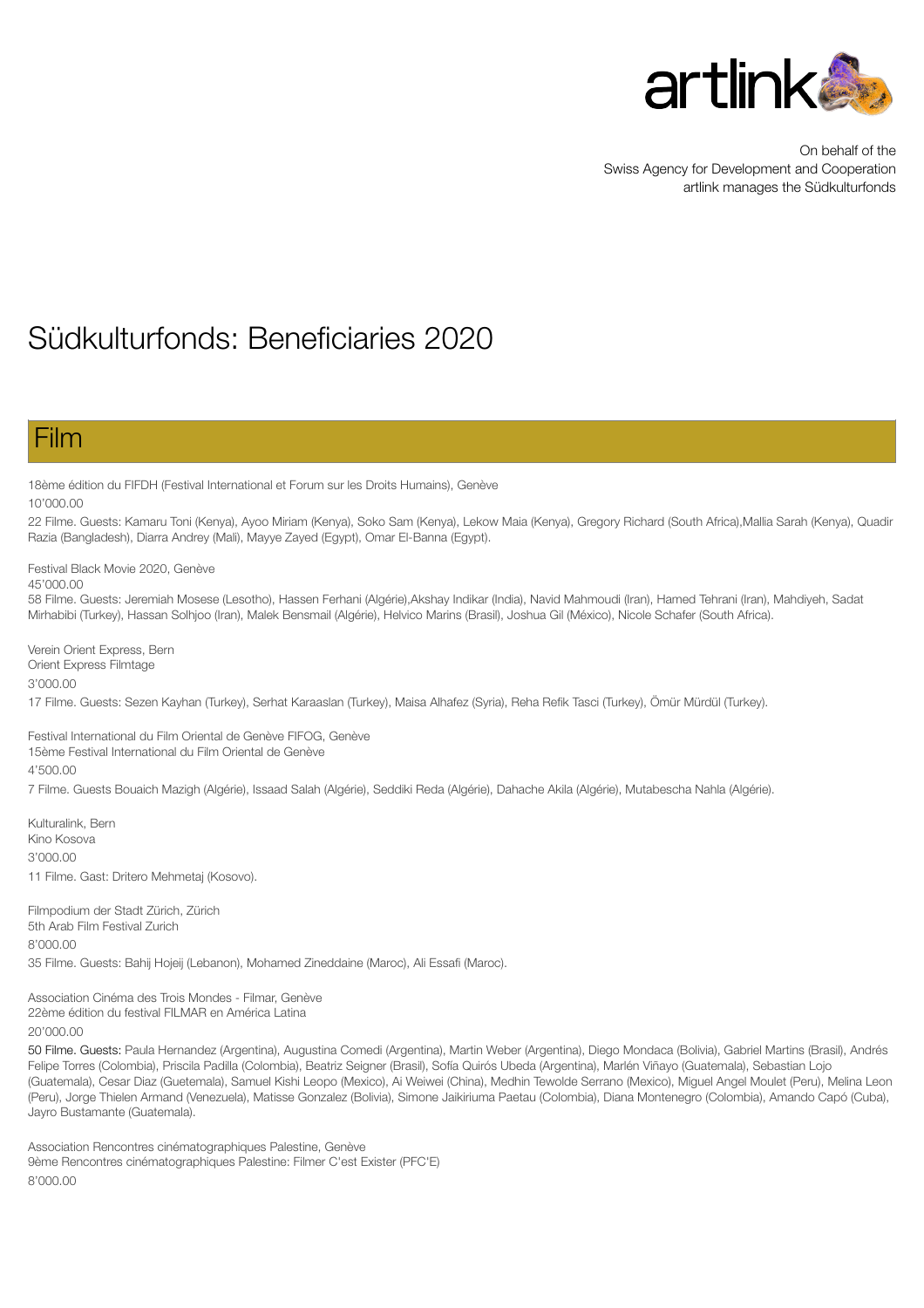25 Filme. Gäaste: Kamal Aljafari (Palestine), M. Mahdi Fleifel (Palestine), Tamara Abu Laban (Palestine), Nidal Badany (Israel).

Verein Pantalla Latina, Lausanne Pantalla Latina 2020 4'000.00 22 Filme: Jorge Thielen Armand (Venezuela), Filipe Galvon (Brasilia).

Everybody's Perfect, Genève Festival Everybody's Perfect 7'000.00 Filme 6: Thozama Dyantyi (Afrique du Sud), Oyama Mbopa (Afrique du Sud), Oliver Hermanus (South Africa), Diaz Yazdanni (Iran).

Helse Kulturverein, Zürich Otac - Vater 1'500.00 Gast: Srdan Golubovic (Serbia).

Norient, Bern 10. Norient Film Festival NFF 2021 23'640.00

Guests: Coco EM (Kenya), Roy Dipankar (India), Gabber Modus Operandi (Indonesia), Vanja Kovacevic (Serbia), Poetra Asentewa (Ghana), Umlilo (South Africa), Adythia Utama (Indonesia), Jim Chuchu (Kenia), Rana Eid (Libanon), Alejandro Gallo (Argentinien), Marilina Giménez (Argentinien), Kamal Hachkar (Maroc), Serdar Kökceoglu (Türkei), Subash Sahoo (Indien), Rayya Badran (Lebanon), Azin Feizabadi (Iran), Joseph Kamaru (Kenya), Cuarteto Aranjuez (Perú), Luisa Fernanda Uribe (Kolumbien), Suhail Yusuf Khan (India), Rami Abadir (Ägypten), Svetlana Maras (Serbia), Mutombo Da Poet (Ghana), Suvani Suri (India), Šejma Fere (Serbia), Raphael Kariuki (Kenia), Jusomor (Argentinien), Kamran Heidari (Iran), Dilek Aydin (Türkei), Nana Akosua Hanson (Ghana), Grace Takyi (Ghana), Alaka Sahani (Indien), Gisela Swaragita (Indonesien), Ailín Clara Grad (Argentinien), Marouan Omara (Ägypten).

### **Transdisciplinary**

Kaserne Basel, Basel Performing Arts aus den Metropolen des Südens #3 15'000.00

Participants: Dorine Mokha (R.D. Congo), Danya Hammoud & Boyzie Cekwana (Lebanon/South Africa), Diallo / Hardy / Devasher (SoutthAfrica/India/Kenia), Alice Ripoll (Brasil), Impilo Mapantsula (South Africa).

Belluard Bollwerk International, Fribourg Imaginarium of the Cyborg Witch / My father is not to blame for this / Sirens 12'000.00 Participants: Louise Westerhout (South Africa), Chiminae Ball & Mlondiwethu Dubazane (South Africa), Carolina Mendonça (Brasil).

Solidarité Afrique Farafina, Baulmes Festival Yelen 4'900.00 Participants: Fidel Sossou et Tieba Diakite (Mali), Ladji Barry (Mali).

Cie Eternal, Genève Taking Care of God 7'000.00 Participants: Rey Sapiens (R.D. Congo/Uganda), Kingdom Choir (Uganda).

Georgische Kulturplattform, Zürich Georgisches Kulturfestival "Brücke: Zürich – Tbilisi" 13'000.00

Participants: Aka Morchiladze (Georgia), Nino Chogoshvili (Georgia), Irine Jorjadze (Georgia), Alexandre Kordzaia (Georgia), Irina Kurtishvili (Georgia), Nini Palavandishvili (Georgia), David Bakhtadze (Georgia), Sandro Sulaberidze (Georgia), Gaga Chkheidze (Georgia), Rusudan Glurjidze (Georgia), Nana Ekvtimishvili (Georgia), Nutsa Alexi-Meskhishvili (Georgia).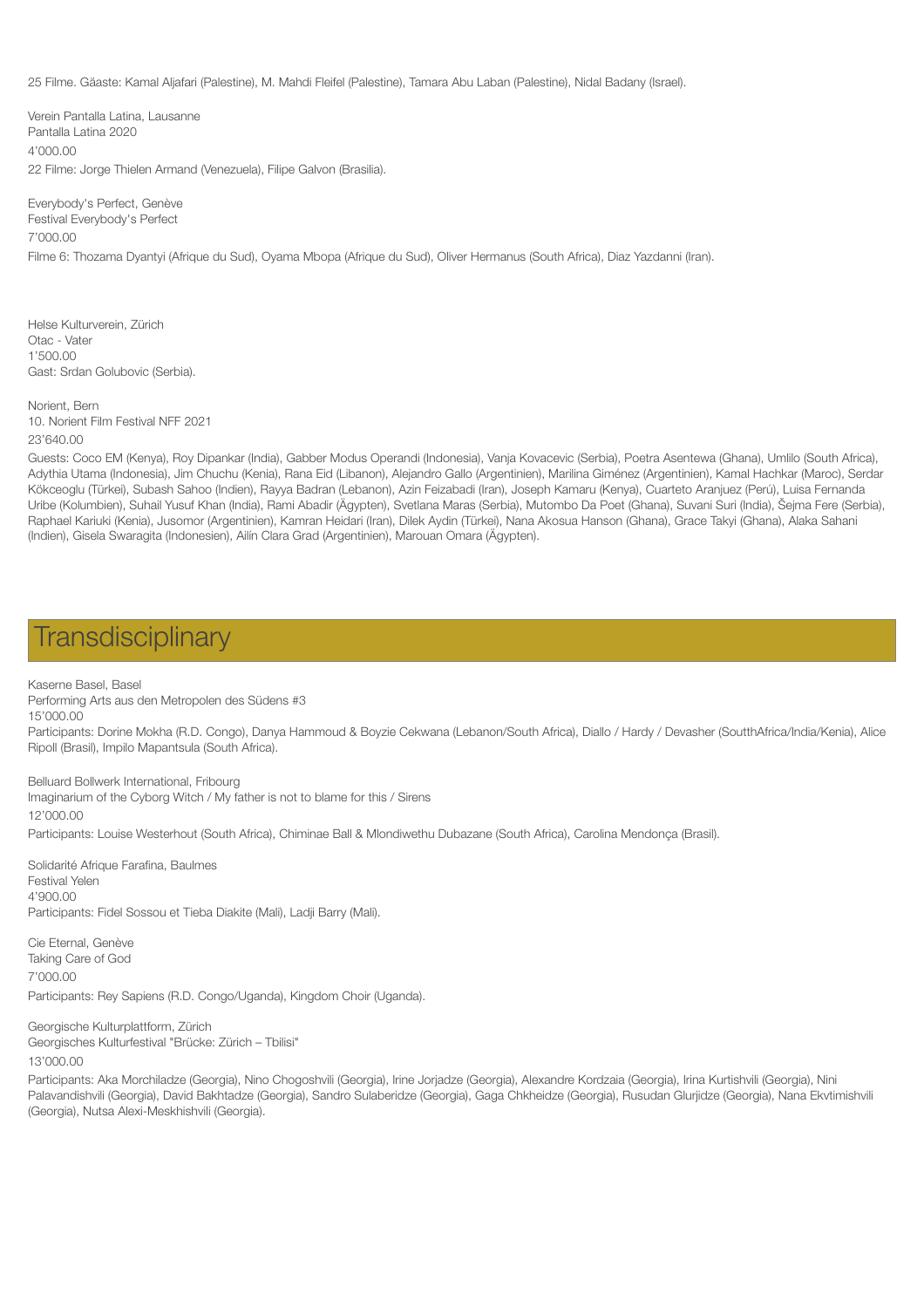### **Literature**

Lenos Verlag, Basel Literary Translation Amjad Nasser: Land of No Rain 4'000.00

Lenos Verlag, Basel Literary Translation Kaouther Adimi: Dezemberkids 6'000.00

Unionsverlag, Zürich Literary Translation Shahriar Ahmadi: Moon Brow 10'000.00

Château de Lavigny - Fondation Heinrich et Jane Ledig-Rowohlt, Lavigny WRITERS AT RISK - CHATEAU DE LAVIGNY Artist in Residence Ezz Darwiesh (Egypt), Tareq Samin (Bangladesh). 6'000.00

Editions Zoé, Chêne-Bourg Literary Translation Ivan Vladislavic: The Distance 4'000.00

Monique Roffey (GB/Trinidad).

Deutschschweizer P.E.N.-Zentrum, Savigny Writers in Prison Day 2020 1'500.00 Ali al-Muqri (Yemen/F).

Babel Festival, Bellinzona Babel, festival di letteratura e traduzione \_americana 6'000.00 Participants: Samanta Schweblin (Argentina), Brenda Navarro (Mexico), Simone Spoladore (Brasil), Juan Pablo Villalobos (Mexico/E), Gauz (Côte d'Ivoire/F),

Literaturhaus Zürich, Zürich Festival "Tage südosteuropäischer Literatur" 7'000.00

Participants: Dragan Velikic (Serbia), Lidija Dimkowska (Macedonia), Luljeta Lleshanaku (Albania), Damir Ovcina (BiH), Frenkie (Adnan Hamidovic) (Bosnien und Herzegowina).

# **Music**

Putzi Productions, Bern FRIDA - **فریدا** - Arab Soul aus Beirut Tour 2'000.00 Frida (Lebanon)

Verein Afro-Pfingsten, Winterthur 30. Afro-Pfingsten Festival Winterthur 30'000.00 Participants: Fally Ipupa (R.D. Congo), Yuri da Cuncha (Angola), Snow Flakes (Togo), Madalitso Band (Malawi), Siti & the Band (Tanzania), Santrofi (Ghana), Tiken Jah Facoly (Côte d'Ivoire), Habib Koité (Mali), Tamikrest (Mali), Olaïtan (Benin), Gyptian (Jamaica), Jah Mason (Jamaica), Turbulence (Jamaica).

Cantus, Zürich Konzerttournee Kammerchor Cantus 8'000.00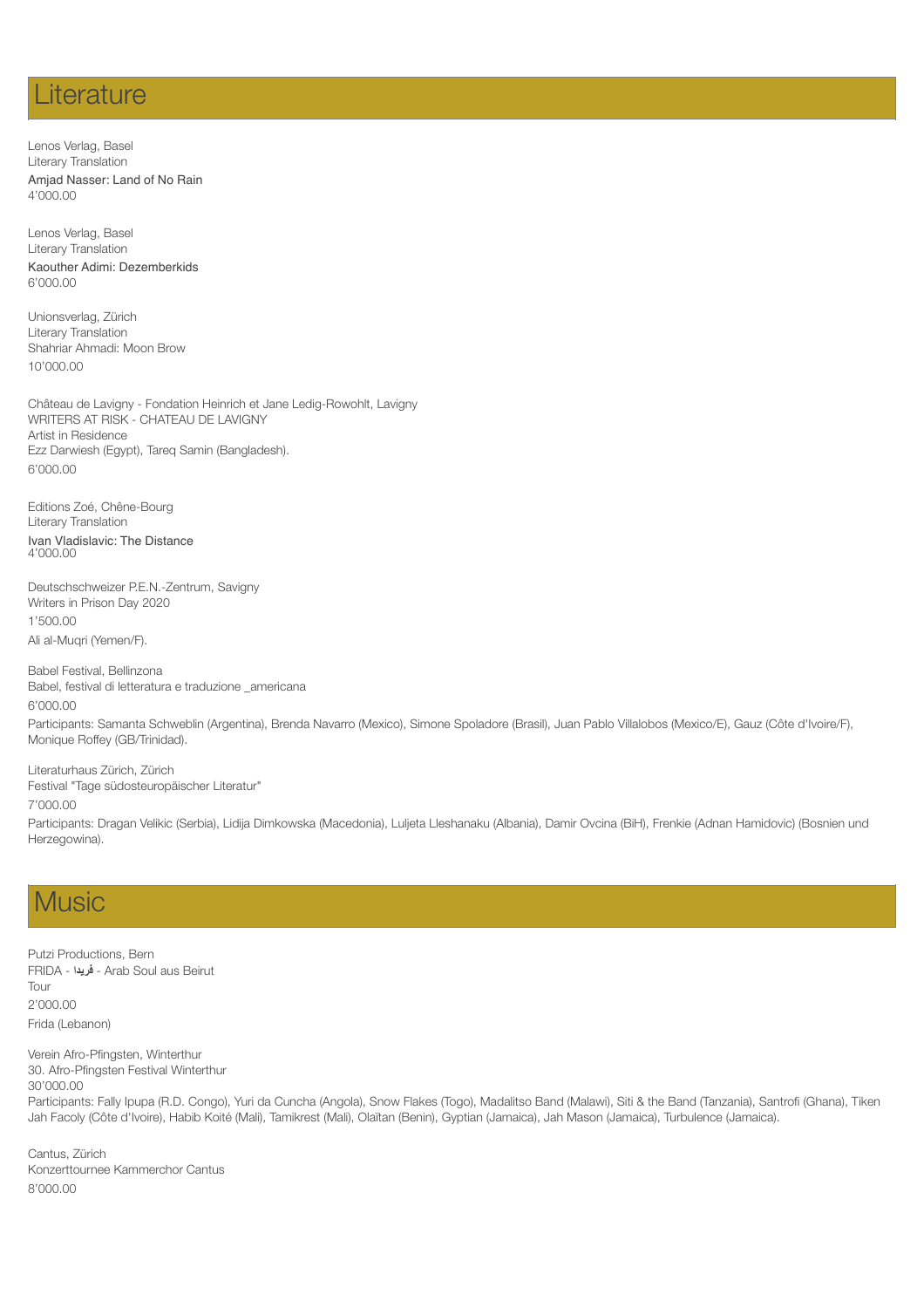Cantus (Ukraine), Andrji Karpjak (Ukraine).

On the Vibe, Lausanne Festival Show-me 2020 10'000.00 Participants: Nelida Karr (Guiné Equatorial), Obie Mavuso (South Africa), Thezis Za (South Africa), Ami Yerewolo (Mali).

Association du Salopard, Lausanne Sahra Halgan (Somaliland) 1'000.00

Festival Antigel, Le Lignon AFRICA,WHAT'S UP? 2020 9'000.00

Participants: Dokta Spizee (South Africa), Buyani Duma- Desire (South Africa), DJ Candii (South Africa), Agathe Djokam Tamo (Cameroun), Khaisa Essiane (Gabon), Tidiane N'Diaye (F/Sénégal), Cuss Group (South Africa), Griffith Vigo (South Africa).

Verein herbert. / OOAM Festival, Baden OOAM 2020 1'000.00 Participants: Masha Zoetrop (Tunisie), Ynfl-X (Tunisie).

Moods, Zürich Semester Contribution 9'000.00 Participants: Kalpana Rao (India / Schweiz), Kayhan Kalhor & Behnam Samani (Iran), Moonlight Benjamin (Haïti/F), Bassekou Kouyaté & Ngoni Ba (Mali), Amaro Freitas (Brasil).

Dominic Egli's Plurism, Lausanne Releasetour 2'500.00 With: Feya Faku (South Africa).

Verein Kulturpunkt Flawil, Flawil 20igstes Little Africa Festival Flawil 1'500.00 Participants: Adomaa (Ghana), Fokn Bois (Ghana/South Africa).

Sami Elkholy Wael, Oftringen Sirag - ein Leuchten 1'500.00 Wael Sami Elkholy (Egypt/CH), Nora Amin (Egypt), Ibrahim Ghareib (Egypt).

Associazione grin festival, Roveredo Grin Festival 2020 6'000.00 Participantsa: Gordela (Georgia), Shoghaken Ensemble (Armenia), Panafrican Pentatonic (Ethiopia), Sukarma (Nepal).

Musik der Welt in Bern - Musik am See, Vinelz 1'600.00 Participants: Nandini Shankar & Mitali Vinchurkar (India).

Verein Dachstock, Bern Wakanda Beats 2'000.00 Sona Jobarteh (GB/Gambia).

Bänz Oester& The Rainmakers, Niederwangen b.Bern Bänz Oester &The Rainmakers Tour 3'000.00

Bänz Oester & the Rainmakers (CH/South Africa/E).

Ateliers d´Ethnomusicologie, Genève Les Vendredis de l'ethno - Fête de la Musique - Festival Les Nuits du Monde "Dieux et héros musiciens"

15'000.00

Participants: Barlovento Trio (Argentina/Chile), Théâtre d'Ombres de Malasie (Malaysia), Ensemble Makoran (Iran/Balochistan), Ballaké Sissoko (Mali), Vocal Iroko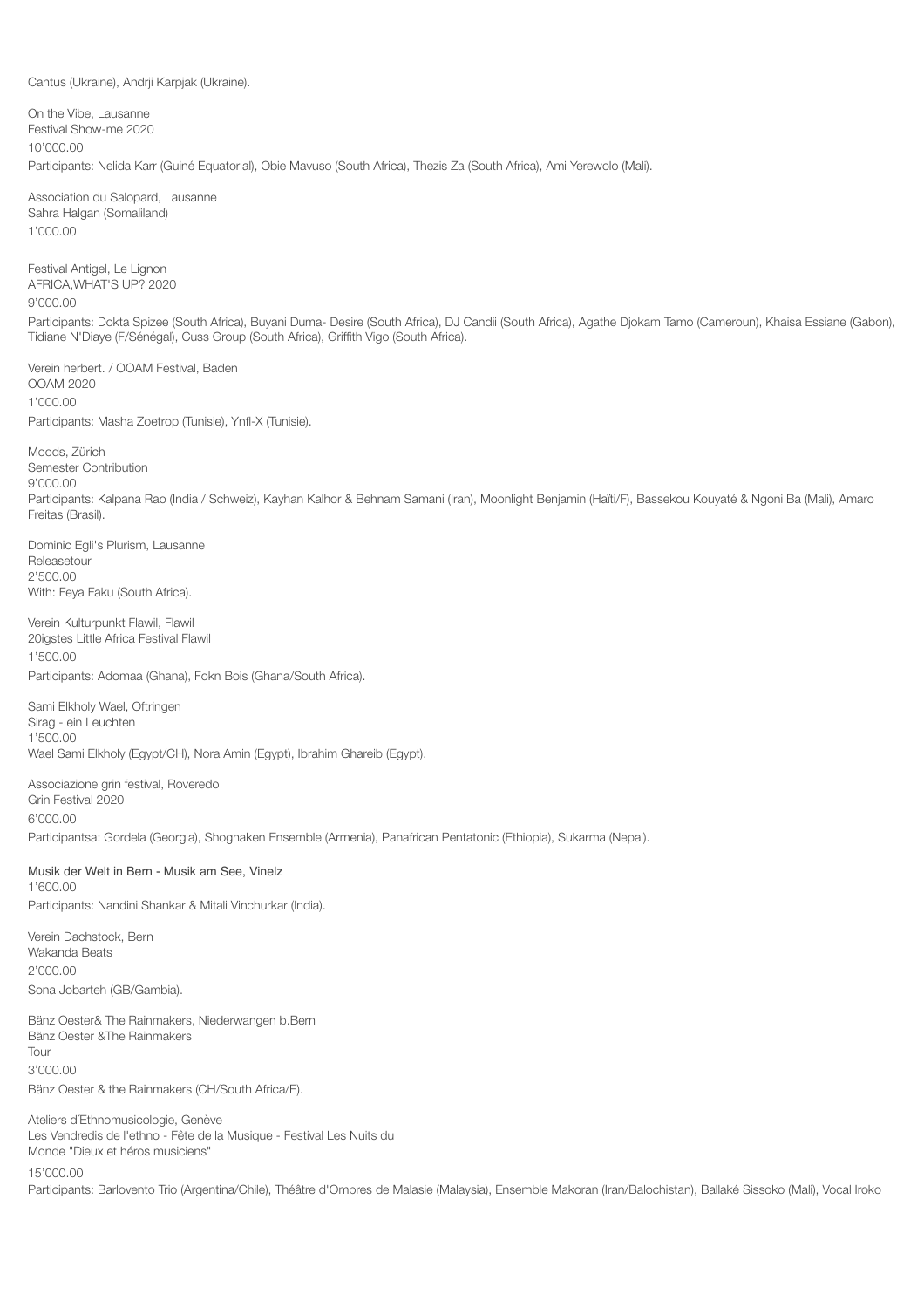(Cuba), Duo R&R (Argentina/CH), Djeli Neguewel (Sénégal/Burkina Faso/I), Ensemble Sepher (Iran).

Antonmusik / Industrie, Luzern 900.00 Senyawa (Indonesia)

La Spirale, Fribourg 7 concerts à La Spirale et 1 au Bad Bonn 6'000.00 Participants: Nahawa Doumbia (Mali), Michael Pipoquinha Trio (Brasil).

Stanser Musiktage, Stans Stanser Musiktage 2020 4'000.00

Participants: Tashi Dorji (Bhutan/USA), Siselabonga (CH/Sénégal), Mayra Andrade (Cabo Verde), Oum (Maroc/Cuba/F), Lalitha & Nandini (India).

Umbo / Verein Klubi, Zürich Nafag 400.00 3Phaz (Egypt).

Verein B-Sides, Luzern B-Sides Festival 2020 7'000.00 Participants: Tinariwen (Western Sahara), Kokoko! (R.D. Congo), Morena Leraba (Lesotho), Chocolate Remix (Argentina).

bee-flat, Bern Série de concerts bee-flat im PROGR 2020 - 1ère partie 10'000.00 Participants: Renato Baccarat (Brasil), Pongo (Angola/P/F), Frida (Lebanon).

Association les disques Bongo Joe, Genève Vodou Ale de Chouk Bwa et The Ångströmers Album Production 6'000.00 Chouk Bwa & The Ångstromers (Haïti/B).

Association les disques Bongo Joe, Genève Early tape sounds from Madagascar 2'000.00 Damily (Madagascar). Association Cave12, Genève cave12 semestre 1 2020 2'000.00 Participants: Lafidki (Cambodia), Muqata'a (Palestine), Senyawa (Indonesia), A Trio (Lebanon).

Association culturelle Moja, Lausanne Moja culture festival 4'000.00 Participants: Sanzy Viani (Cameroun), Afro Fiesta Kongo (Congo).

Verein KUC, Serbien Flute- and piano concert 1'000.00 Neda Nikolic & Veljko Nenadic (Serbia).

Siselabonga, Luzern Siselabonga 2020 - Tour 4.1 1'000.00 Tarang Cissokho (Sénégal).

FLEE, Neuchâtel Extra Muros - East Africa Tour 2'500.00 Participants: DJ Jinku (Jacob Salomon) (Kenya), Karun Mungai (Kenya), KMRU (Kenya), Freddie N'Jau (Slickback) (Kenya).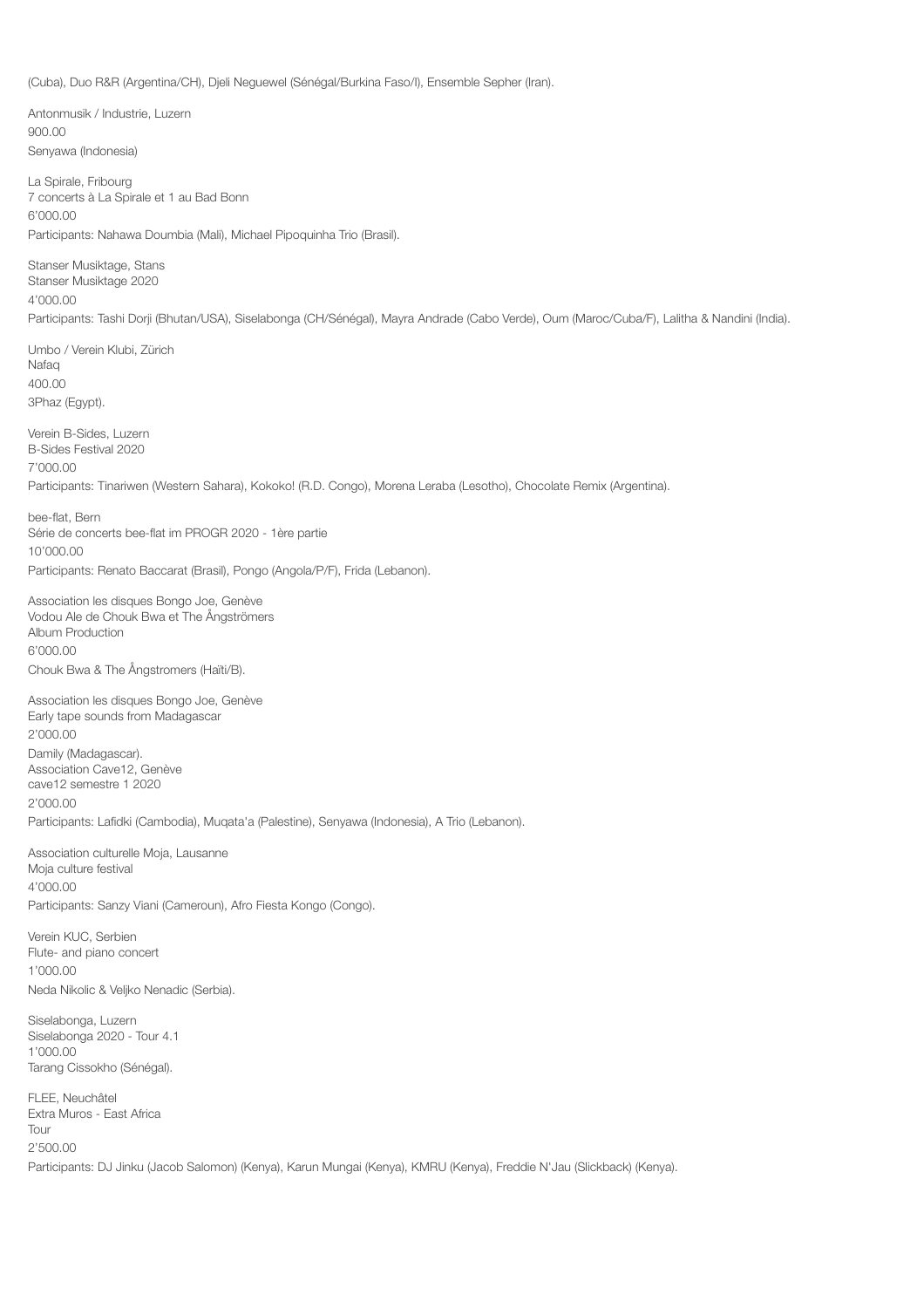Association Onírico - Festival Onirique, Lausanne Festival Onirique des Libertés: Art pour les droits humains 2'000.00 Los Gaiteros de San Jacinto (Colombia),+

Association les disques Bongo Joe, Genève Cumbia Siglo XXI Album Production 5'000.00 Meridian Brothers (Colombia).

CulturAll, Basel Udhai Mazumdar Music Video Series Gratitude 2020 4'000.00 Participants: Rohan Dasgupta (India), Raghavendra Guru (India), Bhaskar Das (India), Aravind Bhargav (India).

Association Fraternité Haiti-Suisse, Lausanne VOODART FESTIVAL 5'000.00 Participants: Anamnesis-K (Haïti), Chouk Bwa Libète (Haïti), Yao Bobby (Togo).

Inácio Junior Floriano, Bülach Floriano Inacio Jr. and Group 2'000.00 Paulo de Almeida (Brasil), Dada Costa (Brasil), Junior Denden (Brasil), Lula Galvão (Brasil), Gabriel Grossi (Brasil).

Siselabonga, Luzern EP Release Tour 4'000.00 Sankoum Cissokho (Senegal).

Akt Ando, Chêne Bougeries VIDEO CLIP - AKT ANDO 2'000.00

Participants: Cardenas Rojas Juan Felipe (Colombia), Martinez Sanchez (Colombia), Ivan Paipa Martinez (Colombia).

ganzerplatz, Zürich Yao Bobby & Simon Grab, feat. Goormak Tour 2'500.00 Yao Bobby (Togo), Goormak (Sénégal).

Festival 'Close Encounters', Zürich Close Encounters 2020/21 8'000.00

Participants: Gori Women's Choir (Georgia), Gacha Bakradze (Georgia), Sandro Chinchaldze (Georgia), Anushka Chkheidze (Georgia), Giorgi Koberidze (Georgia), Kordz aka Alexandre Kordzaia (Georgia/CH).

Saadet Türköz, Zürich RememberME 4'500.00 Zim Ngqawana (South Africa), Carlo Mombelli (South Africa), Kyle Shepherd (South Africa), Justin Badenhorst (Südafrika).

Verein ADALU, Zürich Solar Festival 1'500.00 Participant: Yamandu Costa (Brasil).

Polyfon Festival Basel, Basel Resistance in Exile 4'500.00 Participants: Zeid Hamdan (Beirut, Libanon), Lynn Adib (Syria), Ernesto Chahoud (Lebanon).

Verein Afro-Pfingsten, Winterthur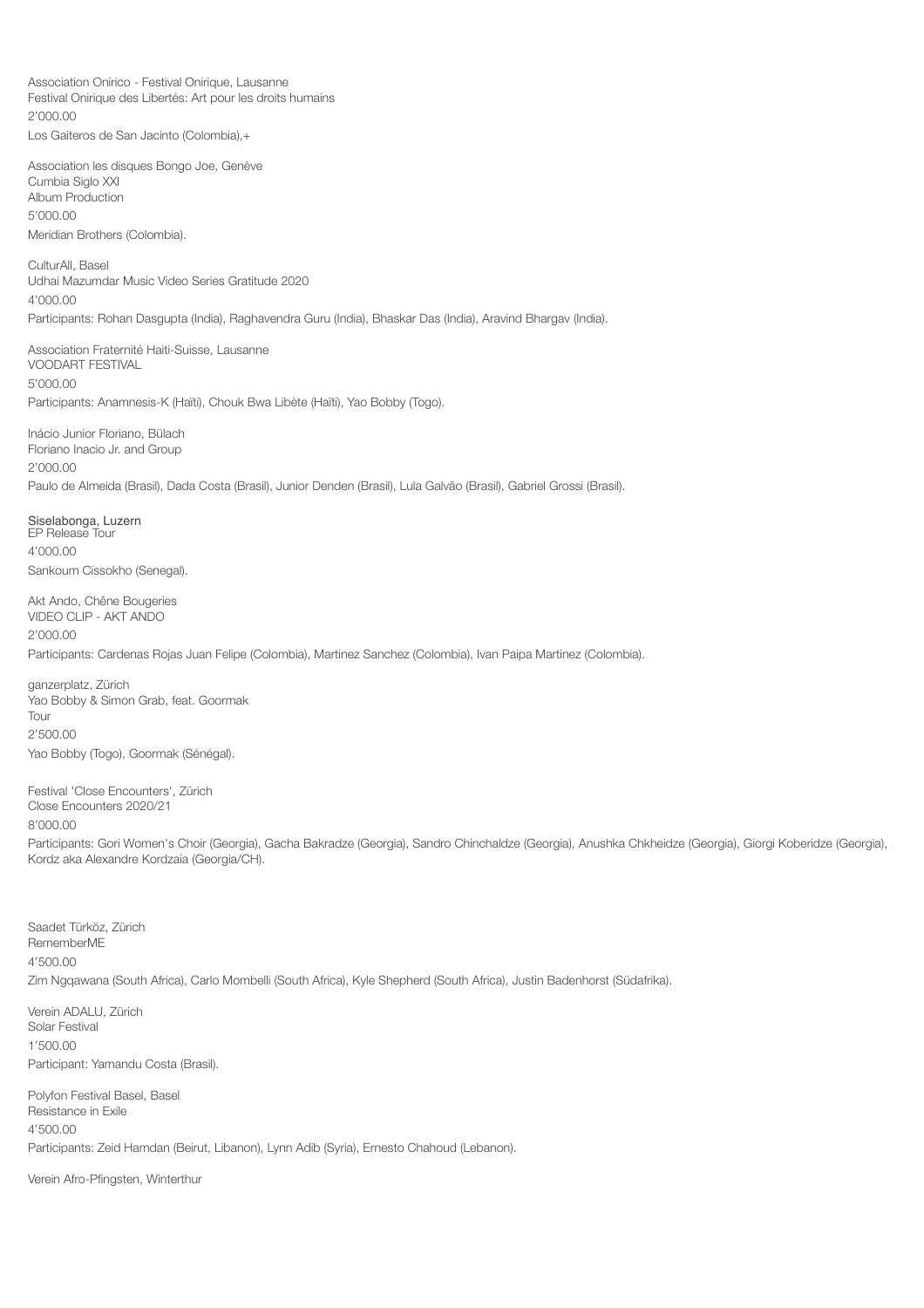### Dance

Verein Accès à la Danse / Oriental dancer, Zürich F. (Arbeitstitel) Tour 5'000.00 Laila Elboukhari (Palestine), Kahled Abu Eram (Palestine).

Compagnie MUKAWA (Universal Dance), Aclens ECO (Mbela) Tour 8'000.00 Cie. Mukawa (R.D. Congo).

La Bâtie - Festival de Genève, Genève La Bâtie-Festival de Genève 2020 15'000.00

Participants: Serge Aimé Coulibaly (Burkina Faso), Volmir Cordeiro (Brasil/F), Robyn Orlin Ensemble (South Africa), Robyn Orlin, Camille & Phuphuma Love Minus (Afrique de Sud), Lisandro Rodriguez (Argentina).

Verein Sanskar Switzerland, Basel SANSKAR VIRTUAL PERFORMANCE FESTIVAL 2020 4'000.00

Participants: Tinashe Jeri (Zimbabwe), Adebajo Oluwafemi Israel (Nigeria), Phulusho Khwiyane (South Africa), Balidawa Hussein (Uganda), Ricardo Luque (Ecuador), Valeska Vaishnavi (Brazil), Deborah McFadden (South Africa), Rosa Andrea Gomez (Mexico), David Zambrano (Venezula), Kumar Ravi (India), Paola Peña (Mexico), Keziah Jones (Nigeria/USA), Harshal Pradipbhai Vyas (India), Ronita Mookerji (India), Michelle Salinas (Mexico), Sudhir Kumar (India), Surjit Nogmeikapam (India), Bertwin Ravi Dsouza (India), Carina Nagib Silva (Brazil), Densiel Prisma Yanti Lebang (Indonesia), Gustavo Silvestre Faria (Brazil), Melitta Dsouza (India), Paramita Saha (India).

ProduktionsDOCK, Basel How a falling star lit up the purple sky (working title) Tour 15'000.00 Impilo Mapantsula (South Africa).

Association Collectif Nzinga, Valeyres-sous-Rances Arts Sans Frontières édition 2021 2'500.00 Participant: Jean Marie Musungayi (R.D.Congo).

YOUNG STAGE – International Circus Festival Basel, Basel Internationales Circus Festival YOUNG STAGE Basel 5'000.00

Participants: Alba Alejandra Moncayo Mendoza (Mexico), Vasyl & amp; Stepan Kuts (Ukraine).

## **Theater**

Helse Kulturverein, Zürich Lepa Brena Projekt 2'000.00 Olga Dimitrijevic & Vladimir Aleksic (Serbia).

thecodes – Theater Company Dennis Schwabenland, Bern Gilgamesch Origin (AT) Tour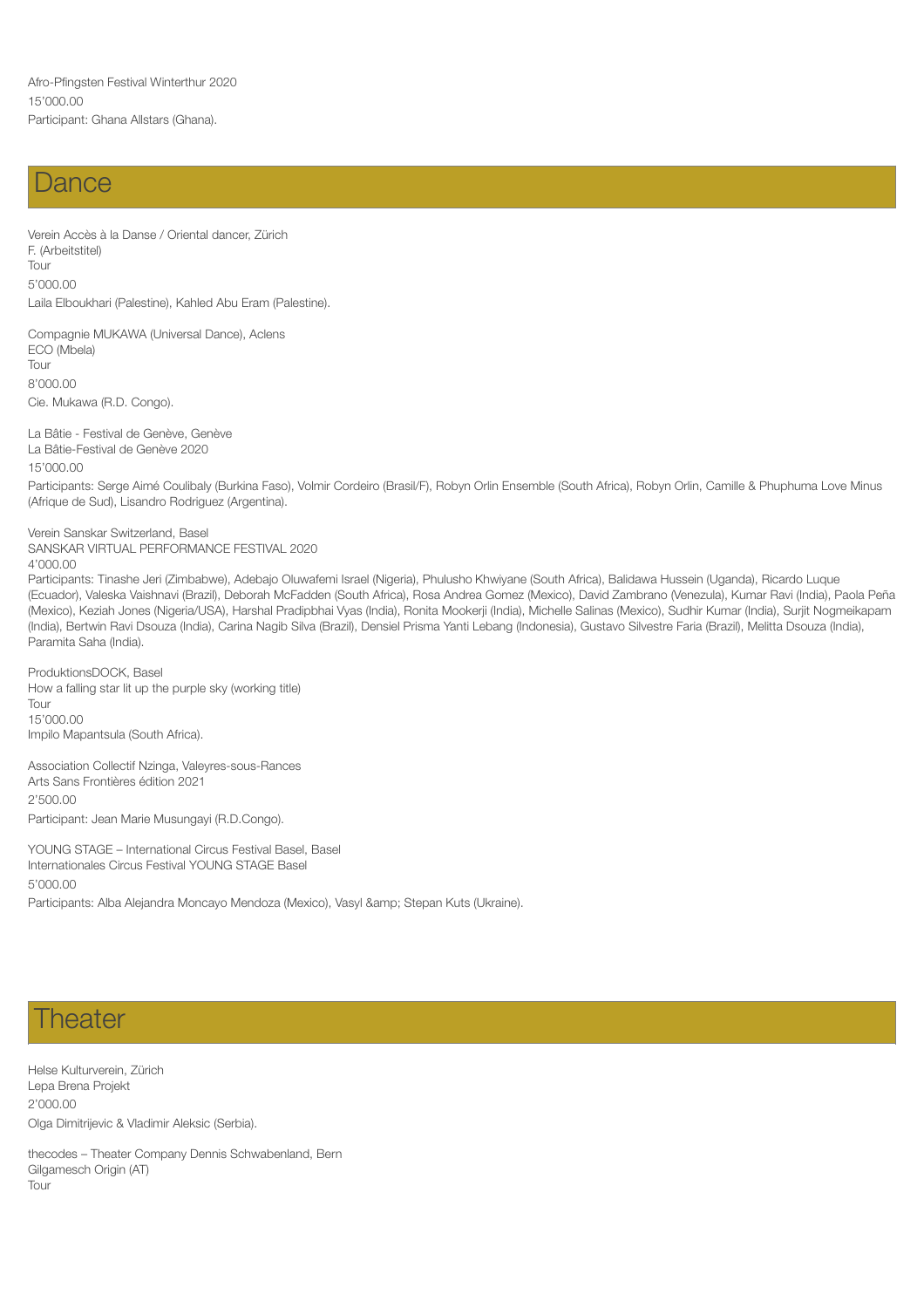6'000.00 Participants: Shebly Al-Baw (Palestine), Moaiad Abd al-Samad (Palestine), Yasmin Shalaldeh (Palestine).

Verein AUAWIRLEBEN, Bern auawirleben Theater festival Bern 2020 4'000.00 Palmasola (CH/Bolivia).

Theaterfestival Basel, Basel Theaterfestival Basel 2020

25'000.00

Lia Rodrigues Companhia de Danças (Brasil), Khouloud Yassine (Lebanon), Volmir Cordeiro (Brasil/F), Edna Jaime (Moçambique), Ayu Permata Sari (Indonesia), Eisa Jocson (Philippines).

Bernetta Theaterproduktionen, Zürich Die Verwandtschaft, eine Erledigung 4'000.00 Souleymane Ladij Kone (Burkina Faso).

Kaserne Basel, Basel Performing Arts aus den Metropolen des Südens #4 15'000.00 Kadiatou Diallo (South Africa), Rohini Devasher (India), Stacy Hardy (South Africa), Marilu Mapengo Namoda (Moçambique), Flinn Works (D/Rwanda), Laila Soliman (Egypt/D).

FIT Festival Internazionale del Teatro e della scena contemporanea, Lugano FIT Festival Internazionale del Teatro e della scena contemporanea 4'000.00

Participant: Marina Otero (Argentina).

Gessnerallee Zürich, Zürich Season Opening 3'500.00 Participants: Pankaj Tiwari (India), Dragana Bulut (Serbia).

MTL Marketing und Fundraising, Bern WAS BIST DU NOCH? / A ŠTA SI TI JOŠ?/ ÇKA TJETËR JE TI?/ MI VAGY MÉG? (AT) Production 10'000.00 Boris Kučov (Serbia), Dávid Búbos (Serbia).

Astragalo theatercompagnie, Basel Mawazo **Production** 10'000.00

Aloyce Mohamedi Makonde (United Republic of Tanzania).

# Visual Arts

Centre d'art Circuit, Lausanne "Blank, with a bet, on a long distance relationship, with time, slow thinking and deep conversation" (titre de travail)

10'000.00

Participants: Donna Kukama (South Africa), Zen Marie (South Africa), Thulile Gamedze (South Africa), Memory Biwa (Namibia), Robert Machiri (Zimbabwe).

Dillier Monika, Basel Doce en Diciembre — Basel Edition Exposition 10'000.00

Participants: Jazmin Saidman (Argentina), Lujan Funes (Argentina), Belén Romero Gunset (Argentina), Paola Junqueira (Brasil), Maja Lascano (Argentina), Elena Tejada Herrera (Perú), Melina Berkenwald (Argentina).

Fondazione - Centro Internazionale di Scultura, Peccia Artist in Residence